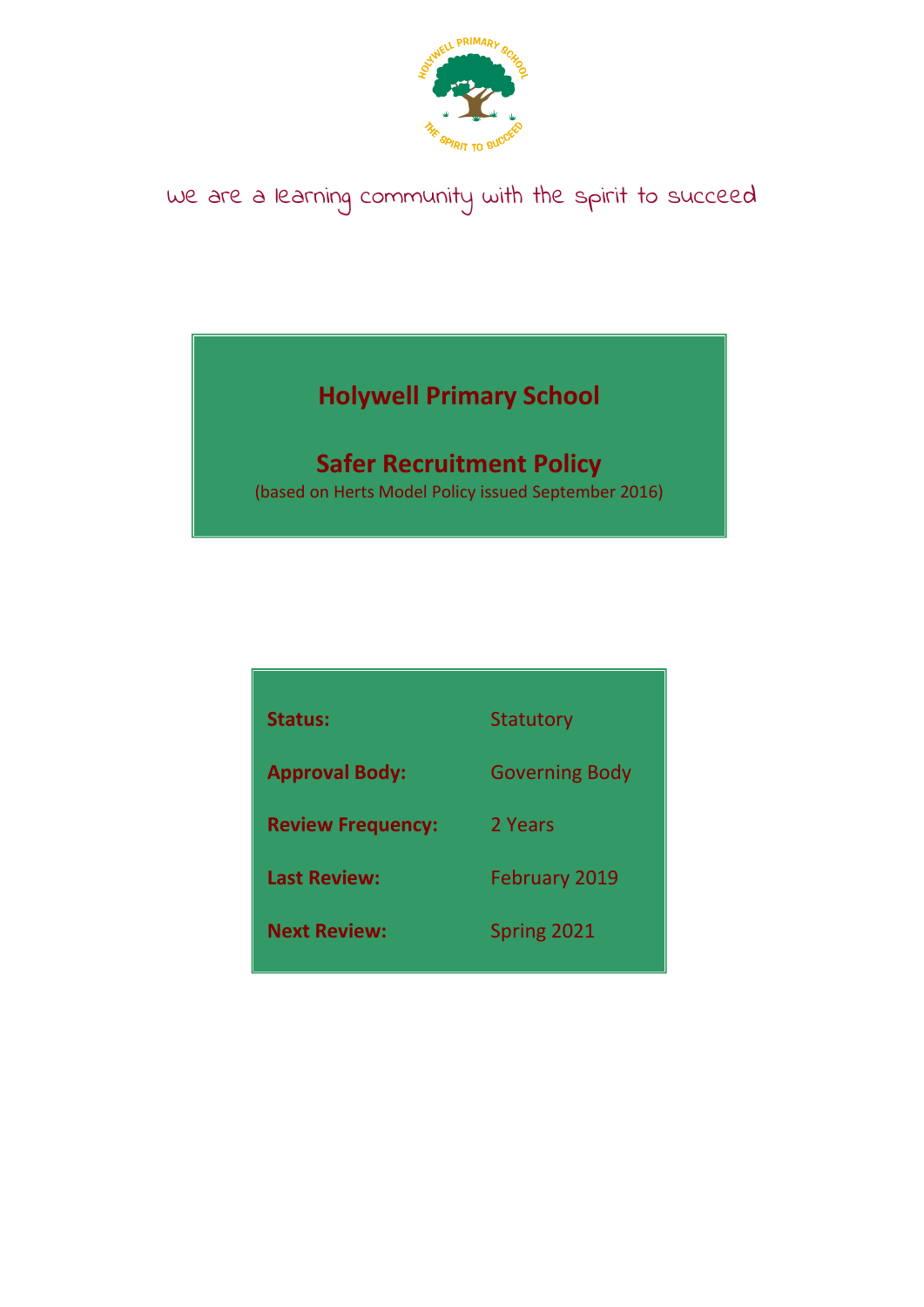

### **Safer Recruitment Policy**

#### **1. Introduction**

The governors and staff of Holywell School are committed to safeguarding children and the purpose of this policy is to set out the minimum requirements of a recruitment process that aims to:

- attract the best possible applicants to vacancies;
- deter prospective applicants who are unsuitable for work with children or young people;
- identify and reject applicants who are unsuitable for work with children and young people.

#### **2. Identification of Recruiters**

Subject to the availability of training, the school will maintain a position in which at least one recruiter has successfully received accredited training in safe recruitment procedures.

#### **3. Inviting applicants**

3.1 Advertisements for posts – whether in newspapers, journals or on-line – will include the statement:

"The school is committed to safeguarding children and young people. All post holders are subject to a satisfactory Disclosure and Barring (DBS) Check."

- 3.2 Prospective applicants will be supplied, as a minimum, with the following:
	- job description and person specification;
	- the school's child protection policy;
	- the school's recruitment policy (this document);
	- the selection procedure for the post;
	- an application form.
- 3.3 All prospective applicants must complete, in full, an application form.

#### **4. Short listing and references**

- 4.1 Short-listing of candidates will be against the person specification for the post.
- 4.2 Where possible, references will be taken up before the selection stage, so that any discrepancies can be probed during the selection stage.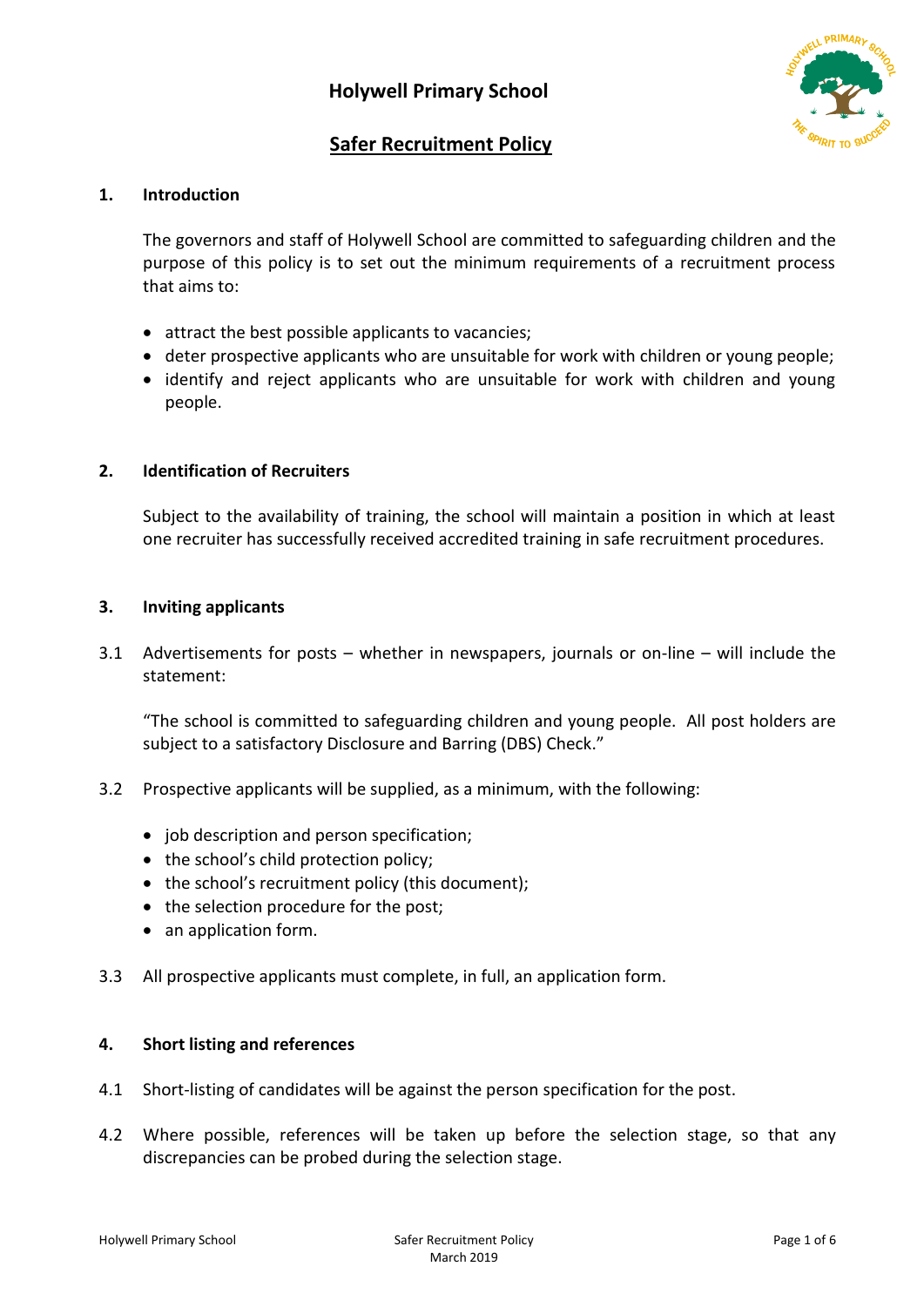- 4.3 References will be sought directly from the referee. References or testimonials provided by the candidate will never be accepted.
- 4.4 Where necessary, referees will be contacted by telephone or email in order to clarify any anomalies or discrepancies. A detailed written note will be kept of such exchanges.
- 4.5 Where necessary, previous employers who have not been named as referees will be contacted in order to clarify any anomalies or discrepancies. A detailed written note will be kept of such exchanges.
- 4.6 Referees will always be asked specific questions about:
	- the candidate's suitability for working with children and young people;
	- any disciplinary warnings, including time-expired warnings, that relate to the safeguarding of children;
	- the candidate's suitability for this post.
- 4.7 School employees are entitled to see and receive, if requested, copies of their employment references.

#### **5. Secretary of State Prohibition Orders (teaching and management roles)**

- 5.1 In all cases where an applicant is to undertake a teaching role of any kind a Prohibition Order check will be made using the Employer Access Online Service. It is anticipated that this will be performed at the shortlisting stage but will in any case be made before any offer of employment is made.
- 5.2 Prohibition orders prevent a person from carrying out teaching work in schools, sixth form colleges, 16 to 19 academies, relevant youth accommodation and children's homes in England. A person who is prohibited from teaching must not be appointed to work as a teacher in such a setting.
- 5.3 Prohibition orders are made by the Secretary of State following consideration by a professional conduct panel convened by the National College for Teaching and Leadership (NCTL). Pending such consideration, the Secretary of State may issue an interim prohibition order if it is considered to be in the public interest to do so.
- 5.4 A section 128 direction 39 prohibits or restricts a person from taking part in the management of an independent school, including academies and free schools. A person who is prohibited is unable to participate in any management of an independent school such as: a management position in an independent school, academy or free school as an employee; a trustee of an academy or free school trust; a governor or member of a proprietor body for an independent school; or a governor on any governing body in an independent school, academy or free school that retains or has been delegated any management responsibilities. A check for a section 128 direction will be carried out using the Teacher Services' system. Where the person will be engaging in regulated activity, a DBS barred list check will also identify any section 128 direction.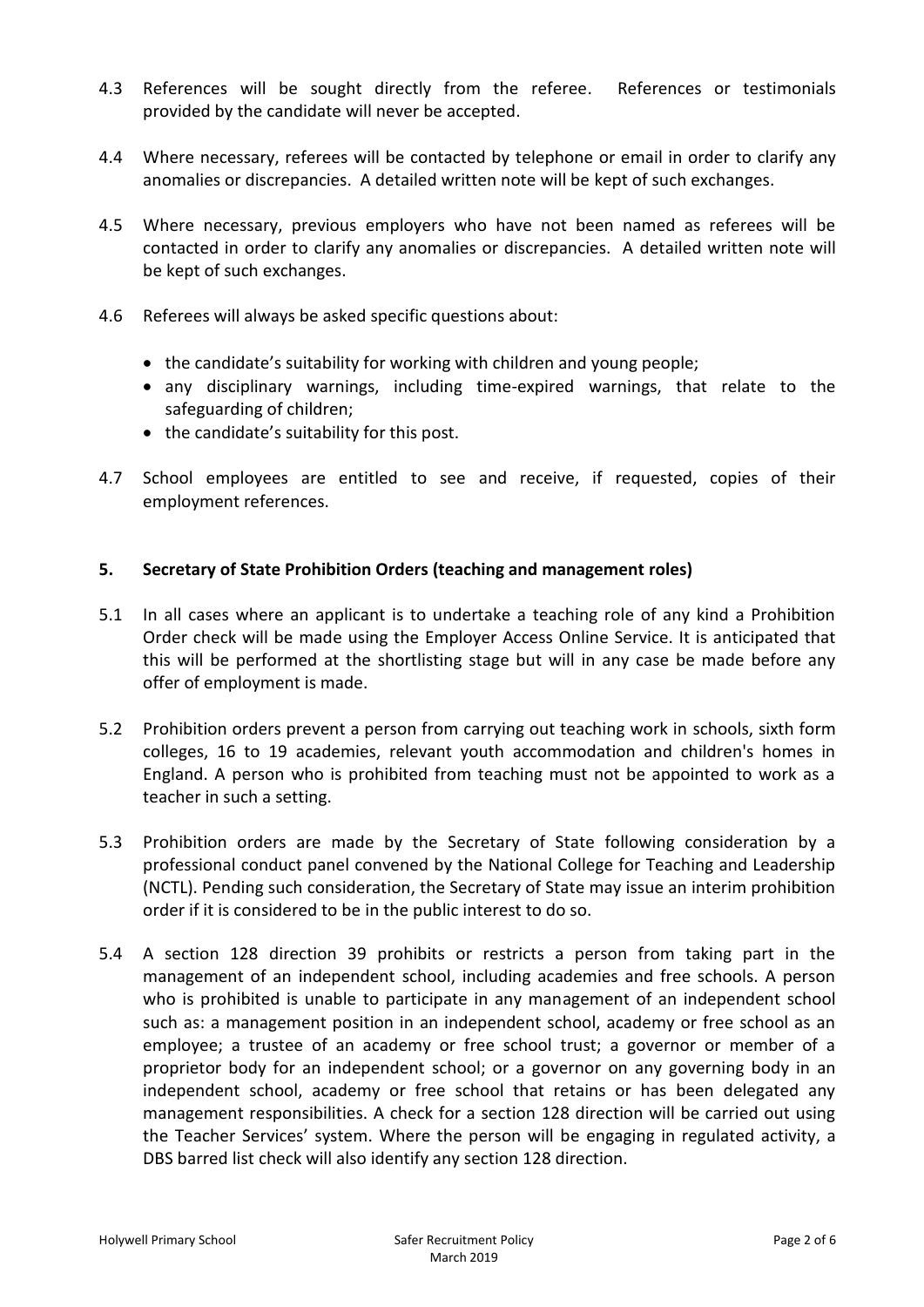#### **6. The Selection Process**

- 6.1 Selection techniques will be determined by the nature and duties of the vacant post, but all vacancies will require an interview of short-listed candidates.
- 6.2 Interviews will always be face-to-face. Telephone interviews may be used at the shortlisting stage but will not be a substitute for a face-to-face interview (which may be via visual electronic link).
- 6.3 Candidates will always be required:
	- to explain satisfactorily any gaps in employment;
	- to explain satisfactorily any anomalies or discrepancies in the information available to recruiters;
	- to declare any information that is likely to appear on a DBS disclosure;
	- to demonstrate their capacity to safeguard and protect the welfare of children and young people.

#### **7. Employment Checks**

- 7.1 All successful applicants are required:
	- to provide proof of identity
	- to complete a DBS application using HertsGuard and receive satisfactory clearance
	- have a satisfactory certificate of good conduct relating to time spent living outside of the UK, where applicable
	- to pass a prohibition from teaching check
	- to pass a prohibition from management roles (section 128) check where applicable (part of barred list check for those in regulated activity)
	- to provide actual certificates of professional qualifications, as deemed appropriate by the school
	- to complete a confidential health questionnaire and be deemed mentally and physically fit to perform the role
	- to provide proof of their right to work in the United Kingdom
	- to complete a childcare disqualification declaration

#### 7.2 Proof of identity, Right to Work in the UK & Verification of Qualifications and/or professional status.

- 7.2.1 All applicants invited to attend an interview at the school will be required to bring their identification documentation such as passport, birth certificate, driving licence etc. with them as proof of identity/eligibility to work in UK in accordance with those set out in the Immigration, Asylum and Nationality Act 2006 and DBS Code of Practice Regulations.
- 7.2.2 In addition, applicants must be able to demonstrate that they have actually obtained any academic or vocational qualification required for the position and claimed in their application form.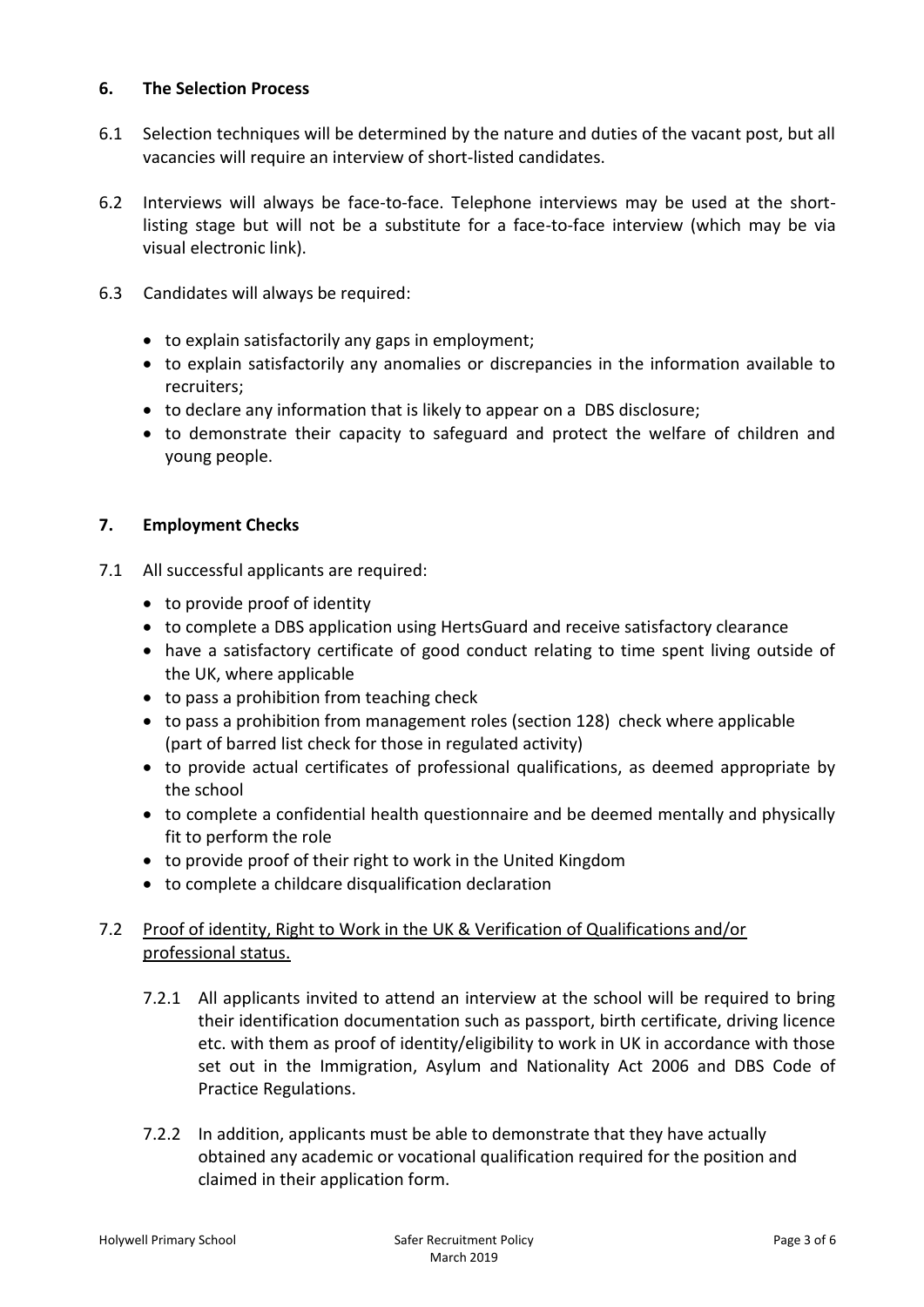#### 7.3Fitness to undertake the role

A confidential pre-employment health questionnaire must be completed to verify the candidate's mental and physical fitness to carry out their work responsibilities. A job applicant can be asked relevant questions about disability and health in order to establish whether they have the physical and mental capacity for the specific role.

#### 7.4 Individuals who have lived or worked outside the UK

- 7.4.1 When appointing a UK citizen who has lived overseas or a non UK citizen, a Certificate of Good Conduct must be obtained (where possible) from the embassy of the country the applicant has specified they have spent a significant period of time in. This must happen where the applicant has lived or worked (including studying) in a foreign country for a period of 6 months within the last 5 years.
- 7.4.2 There are a number of exemptions to this:
	- If the applicant is currently employed by the school and has already provided the certificate, which can be used for future appointments providing that there is no break in service.
	- Applicants that have spent time overseas as part of Her Majesty Service i.e. Army, Navy, Airforce.
	- Applicants that are seeking asylum will be unable to provide such documentation, as contacting the embassy may jeopardise their safety.
- 7.4.2 If an applicant is unable to provide a Certificate of Good Conduct, evidence must be presented to show that an attempt to obtain a copy has been made.
- 7.4.3 Any costs incurred for obtaining a Certificate of Good Conduct must be met by the individual and will not be reimbursed.
- 7.4.4 If an applicant is unable to obtain a Certificate of Good Conduct then a Risk Assessment Form must be completed and signed off. All other pre-employment checks must be completed. Keeping Children Safe in Education 2016 states "In addition, schools and colleges must make any further checks they think appropriate so that any relevant events that occurred outside the UK can be considered. These further checks should include a check for information about any teacher sanction or restriction that an EEA professional regulating authority has imposed, using the NCTL Teacher Services' system". Alternative checks could include references obtained from all employers abroad in the last five years that clarify that there are no disciplinary records in regard of safeguarding and that the previous employer has no concern regarding the potential employee working with children in a safeguarded environment (see paragraph 4.6). If the outcomes of these references are satisfactory then a risk assessment can be considered to progress the employment process and meet statutory guidance.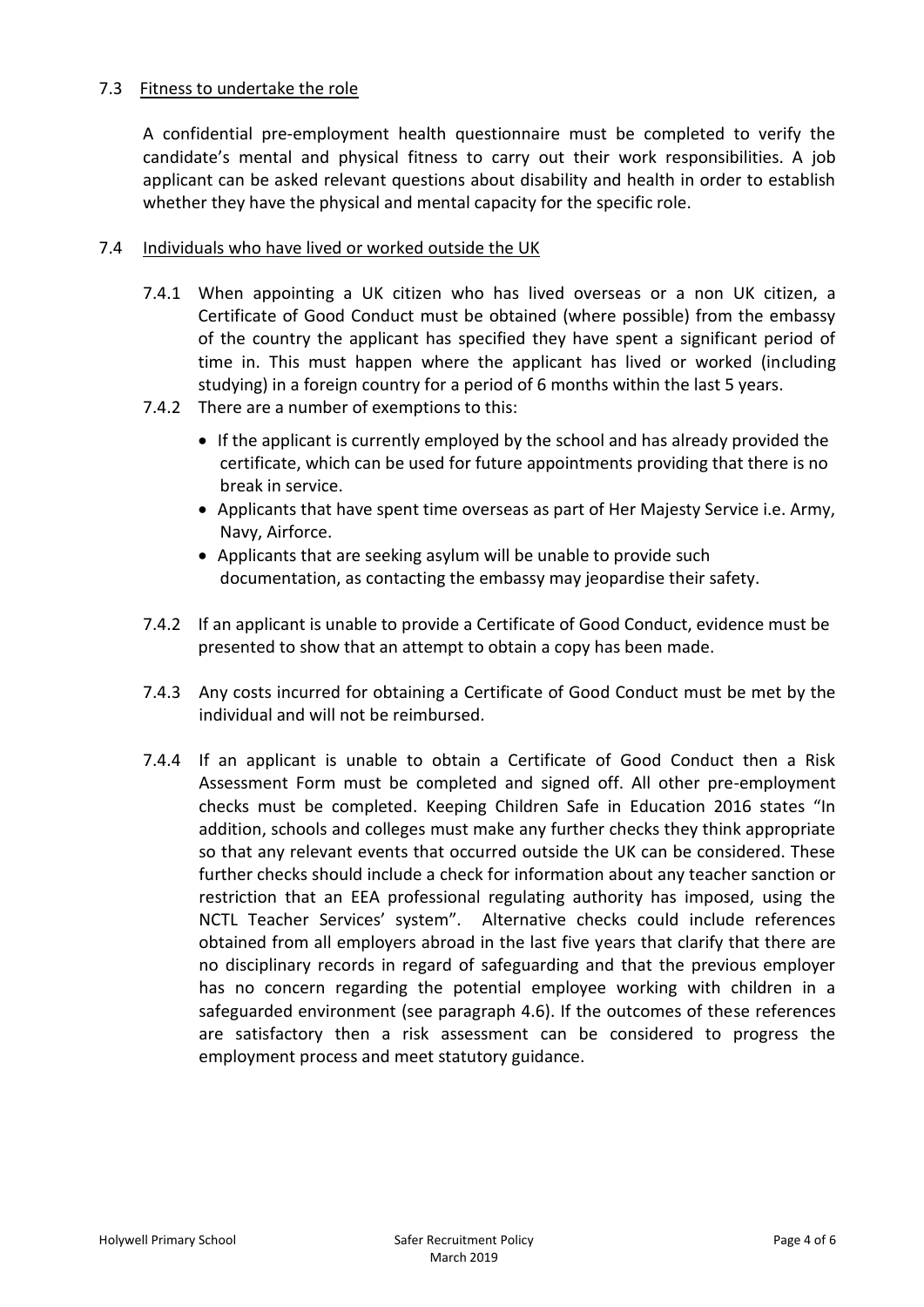#### 7.5 Childcare Disqualification Declaration

- 7.5.1 Where relevant, all applicants must complete a self-declaration form provided by the school in relation to the Childcare Disqualification Regulations 2009. This is to cover circumstances where the individual has a conviction that may result in them being barred from working with children or someone living at the same residential address is barred from working with children. Where a positive declaration is made a waiver must be applied for from Ofsted, and be satisfactorily granted, before the applicant may commence work.
- 7.5.2 This applies to:
	- Early Years Provision staff who provide any care for a child up to and including reception age. This includes education in nursery and reception classes and/or any supervised activity (such as breakfast clubs, lunchtime supervision and after school care provided by the school) both during and outside of school hours for children in the early years age range; and
	- Later years provision (for children under 8) staff who are employed to work in childcare provided by the school outside of school hours for children who are above reception age but who have not attained the age of 8. This does not include education or supervised activity for children above reception age during school hours (including extended school hours for co-curricular learning activities, such as the school's choir or sports teams) but it does include before school settings, such as breakfast clubs, and after school provision.

#### **8. Offer of appointment**

The appointment of all new employees is subject to the receipt of a satisfactory DBS Certificate, references, medical checks, prohibition checks, childcare disqualification checks and waivers, copies of qualification and proof of identity.

#### **9. Single Central Record**

The school must keep a single central record, referred to in the regulations as the register. The single central record must cover all staff (including supply staff, and teacher trainees on salaried routes) who work at the school. Confirmation that these checks have been carried out along with the date the check was undertaken/obtained must be logged on this record for all employees of the school.

#### **10. Induction**

10.1 The school recognises that safer recruitment and selection is not just about the start of employment, but should be part of a larger policy framework for all staff. The school will therefore provide ongoing training and support for all staff.